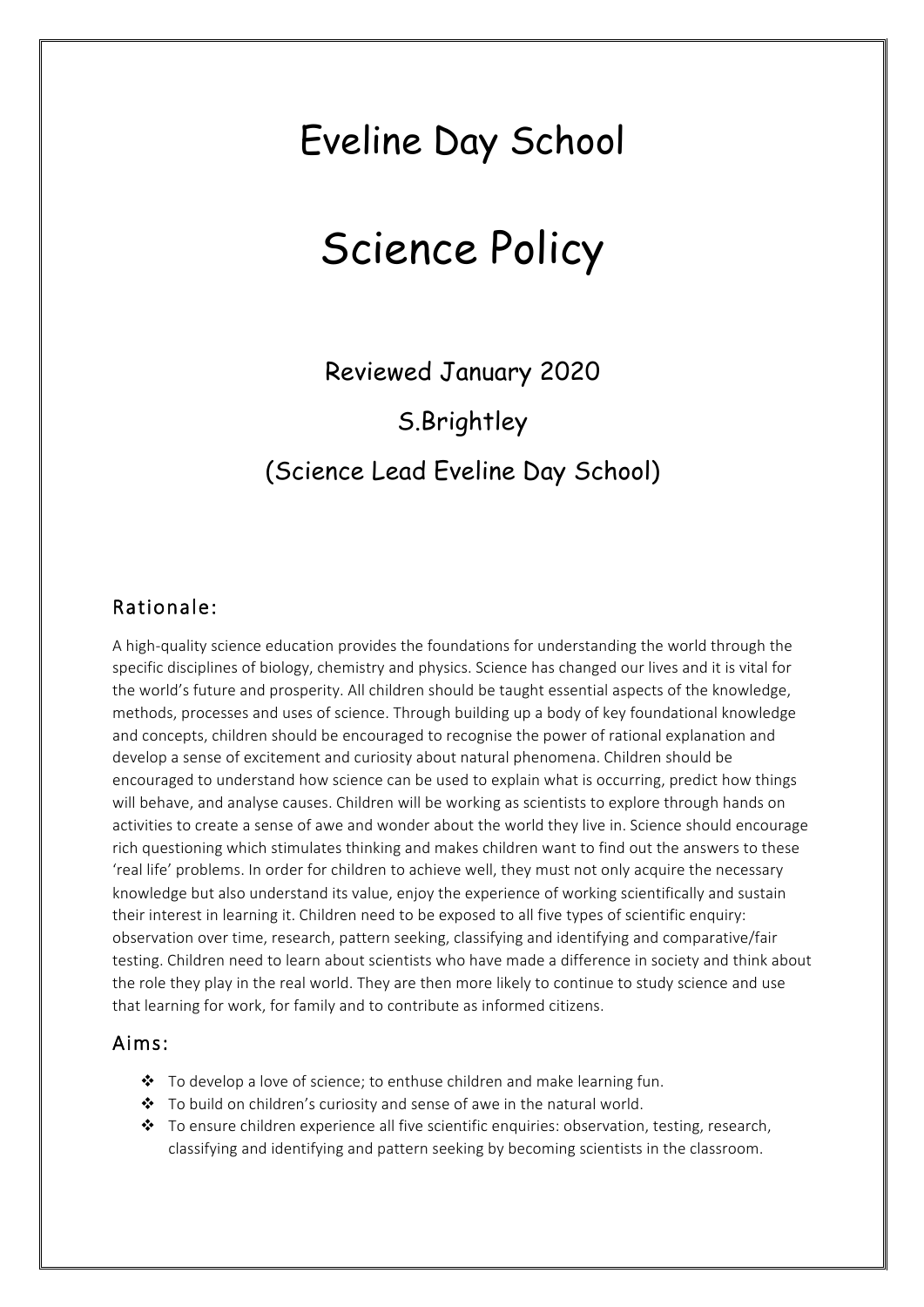- $\clubsuit$  To make learning purposeful, to make cross curricular links and for children to experience 'real life' concepts. (Maths, English, Computing in particular)
- $\cdot \cdot$  To increase children's scientific vocabulary and the language of science.
- $\div$  To ensure children use a range of equipment accurately and safely through hands on investigations and observations.
- $\cdot \cdot$  To develop learning in the outdoors; to increase children's confidence and natural curiosity of the world around them.
- $\div$  To give children varied opportunities, through active participation all children are exploring and following their own lines of enquiry; at times investigations are child-led.
- $\clubsuit$  To make sense of the world they live in and understand the processes and reasons why things happen. To understand and make a difference to the world e.g. how to look after the environment, how to stay fit and healthy.
- $\cdot \cdot$  To develop a range of skills through the working scientifically strand of the curriculum: measuring, analysing, presenting and reasoning.
- $\div$  To develop children's aspirations of potential careers in science through talking about the work of scientists and how they can make a difference to others.
- $\div$  To introduce STEM (Science, Technology, Engineering and Maths) into the curriculum so that children can work on project based investigations which involve a range of skills across the curriculum.

## Teaching and Learning:

Science is taught in each year group based on the 2014 National Curriculum objectives. Science lessons should be rich in questioning to develop a deeper understanding of concepts, engaging and exciting. Learning should be inclusive for all learners, where differentiated activities or teacher/TA support is planned to ensure all children make progress. Children who grasp concepts quickly will be challenged through application activities/questions, using Blooms taxonomy and open-ended tasks. This will give children opportunities to reason, explain and demonstrate their learning. Children should have a range of group and individual tasks, where children are solving problems, communicating with their peers and participating in hands on practical science. All lessons should be purposeful. All lessons should be focused around the knowledge objectives of the National curriculum and also the working scientifically skills - how are children going to grasp the concepts in the lesson? Where possible, links to real life should be made and children should be working as scientists to promote independence in problem soving and thought processes. Opportunities for cross-curricular learning and Science, Technology, Engineering and Maths (STEM) activities are encouraged, as well as opportunities for children to learn through discovery and play. Children should be able to pose questions and have time to find the answers to these questions for themselvesdeciding what line of enquiry they need to take. Some lessons may involve inviting in scientists, specialists and visitors to inspire the children and learn about potential careers in the science field to raise aspirations.

#### Foundation Stage

We teach Science in the Reception classes as an integral part of the topic work covered during the year. As the Reception class is part of the Foundation Stage of the National Curriculum, we relate the scientific aspects of the children's work to the objectives set out in the Early Learning Goals (ELGs), which underpin the curriculum planning for children aged three to five. Science makes a significant contribution to the objectives in the ELGs of developing a child's knowledge and understanding of the world, e.g. through investigating what floats and what sinks when placed in water.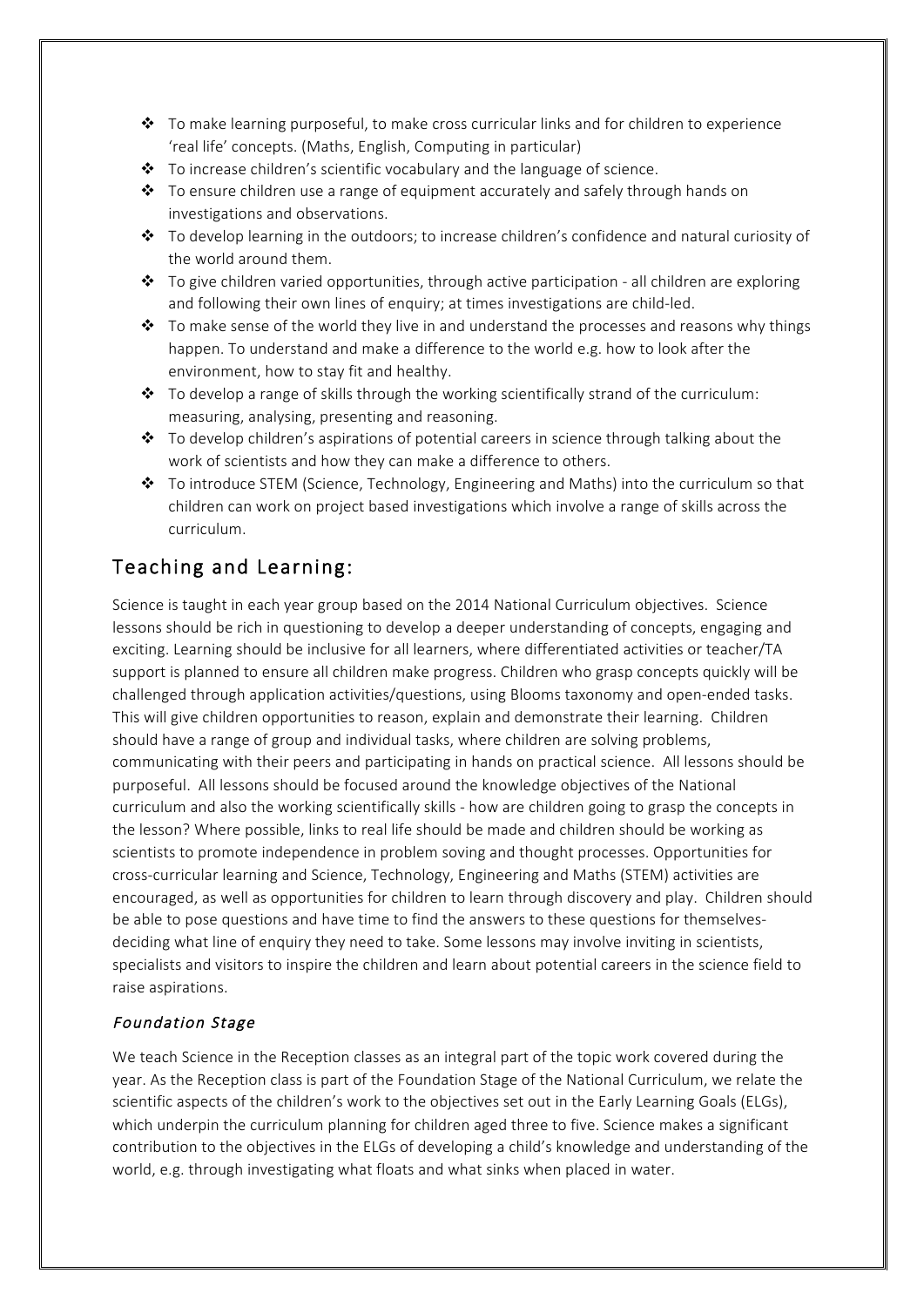#### Key stage one and two

Science is taught as a discrete lesson and as part of cross-curricular themes when appropriate. Science has links with other areas of the curriculum including Geography, English, Numeracy, Art and Design Technology.

The programmes of study describe a sequence of knowledge and concepts. While it is important that pupils make progress, it is also vitally important that they develop secure understanding of each key block of knowledge and concepts in order to progress to the next stage.

## The Learning Environment:

The learning environment should be stimulating with a range of recorded work and evidence of the different enquiry types on working walls with focused vocabulary and scientific language. Children should be subject to a safe learning environment, where equipment is stored safely and easily accessible. Equipment should be selected by the children at times, so they can make decisions about the best materials to use for each task. Children should be posing questions and have access to higher order thinking activities to stimulate their curiosity and awe of the subject.

A science display must be visually appealing, include essential vocabulary and everyday language, questions generated by children and ones to get children thinking like a scientist. Ideally it will be interactive.

## Assessment and Marking:

The children's knowledge and understanding are assessed before each unit of work, this can take many forms such as: discussion, mind maps, KWHL charts (knowledge – what I know already, what I want to know, how I will find it out and what I have learnt) and concept maps. This summarises knowledge and understanding of the key topic. These key points are used to refine and identify the starting points and level of challenge for the children's lessons. These initial assessments are revisited at the end of the unit and new knowledge and understanding is added. Assessment for learning is continuous throughout the planning, teaching and learning cycle. We focus on assessing one topic at a time, and we assess children's work in science by making judgments as we observe children during lessons, question, talk and listen to children, and review their written work. We also make use of quizzes 'pre-topic and end of Topic' to support our judgments. Alongside lesson by lesson assessment for learning, teachers will decide whether children are working below, at or above the National Curriculum expectations for their year group. Assessment in Science is based upon scientific knowledge and understanding, rather than achievement in English or Mathematics. In the Foundation Stage we assess children's knowledge and understanding according to the EYFS Learning and Development Stages.

Teachers plan and assess from the National Curriculum, which includes a breadth (knowledge) and a working scientifically objective. Children's work is evidenced in a variety of ways in their science books and class displays which demonstrate their key understanding and skills they have acquired. The WALTs (we are learning to…) in the book are highlighted in a yellow highlighter if the children have fully understood the concept and dashed if they have not understood fully. Mastery opportunities are also planned for the children, which gives them the chance to apply their learning to deepen their knowledge. These are shown in books with a specific sticker. Open-ended questions, based on Blooms Taxonomy higher order questioning, are used for this purpose. All written work must be marked regularly, or verbal feedback given, and children must have clear learning points and next steps to move them forward, if appropriate. Marking must be in line with the school's marking policy. Children will be asked to reflect on their work using tools such as self or peer- assessment.